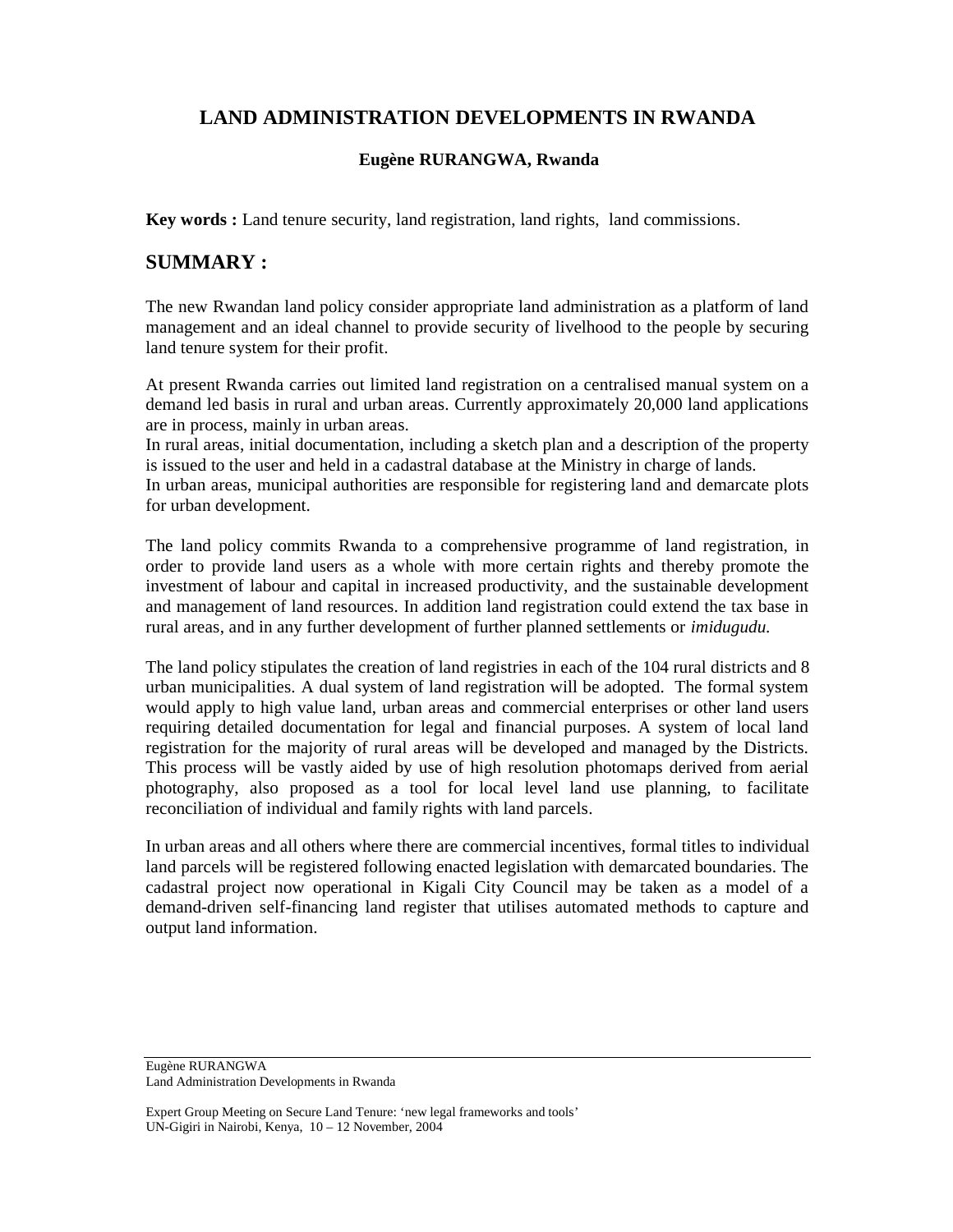## **1. INTRODUCTION**

The National Land Policy adopted in February 2004 by the Government of Rwanda put a great importance on appropriate land administration system as a key of land tenure security by providing the possibility of registering and transferring land.

The nature of Rwanda's land resources, land occupation and land tenure systems are well known. They are characterised by high population growth, severe land pressure and an increasing number of small fragmented land plots. The majority of rural Rwandans hold these plots under customary arrangements, and it is upon them that they depend for their basic subsistence and food security .

Fifteen percent of poor rural households in Rwanda do not own any land, approximately 60% of households have less than 0.5 ha and 25% have more or less 1 ha . Twenty percent of rural people living below the poverty line have no land at all; the remaining 80% subsist on less than 0.5 ha. In 2000 there were in the order of 1,941,000 rural households in the country, of whom nearly 90% lived at subsistence level cultivating over two million land parcels (MINECOFIN, 2001). At any one time approximately 80% of all the land in these parcels is under cultivation and half the remainder is under pasture or fallow.

Clarification of land rights is required through the development of appropriate land administration systems, which can guarantee the security of land tenure and promote investments in land. Improved security of rights to land will reduce opportunities for conflicts of interest. The process of land registration is one of many public services that, when implemented with trust and confidence, contributes to sustainable land use and management. It is an important part of land administration but it is only a means to this end and not an end in itself. It must be used in the context of integrated development.

The majority of farmers may not seek formal land titles. However they do require security of rights to use land that are adequate for them to invest in long-term and sustained improvements, whether for subsistence or commercial purposes. Those living in urban areas and others managing large commercial farms also require an improved land registration system.

## **2. EXISTING SITUATION**

## **2.1 Existing situation at National Level**

At national level, the Ministry of Lands, Environment, Forestry, Water and Mines has the mandate and authority for land administration and the management of systems for urban and rural land registration. The Ministry is responsible for the whole country with the exception of Kigali City Council which has the authority for his own land administration and maintain, maintain his own land register. In practice, formal land registration has been undertaken of only a small proportion of the country, with the focus on urban areas and those in rural areas under commercial agriculture or owned by churches.

Eugène RURANGWA Land Administration Developments in Rwanda

Expert Group Meeting on Secure Land Tenure: 'new legal frameworks and tools' UN-Gigiri in Nairobi, Kenya, 10 – 12 November, 2004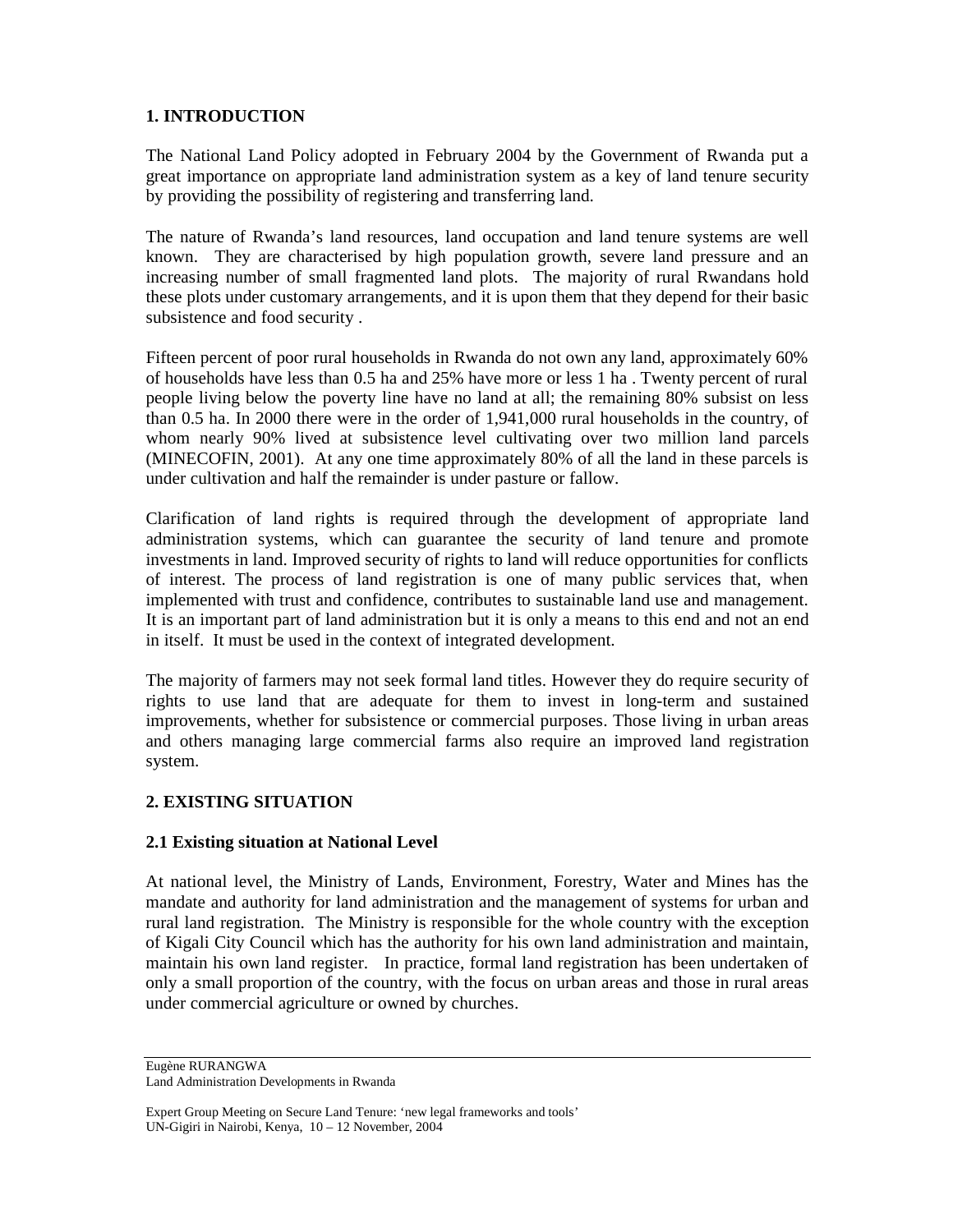At present Rwanda, carries out limited land registration on a centralised manual system on a demand led basis in rural and urban areas. The primary purpose is to provide land users with documentation of land holding, for legal purposes and as evidence of property rights as collateral for purposes of credit or mortgage.

Currently, approximately 20,000 land applications are in process, mainly in urban areas, outside Kigali. Land registration needs also to be considered in the rural and peri-urban contexts

#### **2.2 Existing situation at Provincial, District and Municipal Levels**

At present, Provinces and Districts do not have any structures of land administration. Such structures do exist only in Municipalities where decentralisation of land survey and registration responsibilities have commenced to be carrying out with the overall follow up by the Ministry in charge of land. Municipalities are supposed to send copies of land records to the Ministry in charge of land where is based the Cheaf registrar of Title Deeds. For rural lands, no formal land registration is carried out at lower levels. Each District in the country is only authorised to charge variable fees according to their location and use for the annual rent of land parcels, and to retain the fees. Lease contracts are delivered by the Minister in charge of lands and Districts only hold the relevant copies of contract papers relating to concessions and land titles in their respective areas.

Kigali City Council is totally autonomous in term of land administration since 1998. But, the City follows legal policies laws and bylaws edicted by the Ministry in charge of lands with respect to land use planning, land registration and land taxation; otherwise, its land administration system it totally independent of that operated by the Ministry in charge of lands.

An outsourced contract from the Office of the Mayor of Kigali City commenced in 2002 for the establishment of a modern cadastre and registry for land and revenue management. The contract provides for geo-referenced locations of registered parcels, which have been surveyed using aerial photography and GPS equipment, to be stored in a GIS system together with other relevant information about the parcels and their owners.

This project moves the whole process of land surveying and registration forward from conventional paper-based methods and techniques to an automated and financially driven service that responds to customer demands. Prior to the initiative all land management for Kigali City was done manually with paper copies of all documents. This was effective when the city population was around 300,000, but now at one million and growing the old system is inadequate and tax revenue is being lost.

A similar self-financing automated land administration system could function in some other Municipalities, such as Butare, Cyangugu, Gitarama, Gisenyi, Ruhengeri and Kibuye, because they have sufficient population paying taxes to finance the system. Elsewhere, Government would have to support the development of any similar system.

Eugène RURANGWA Land Administration Developments in Rwanda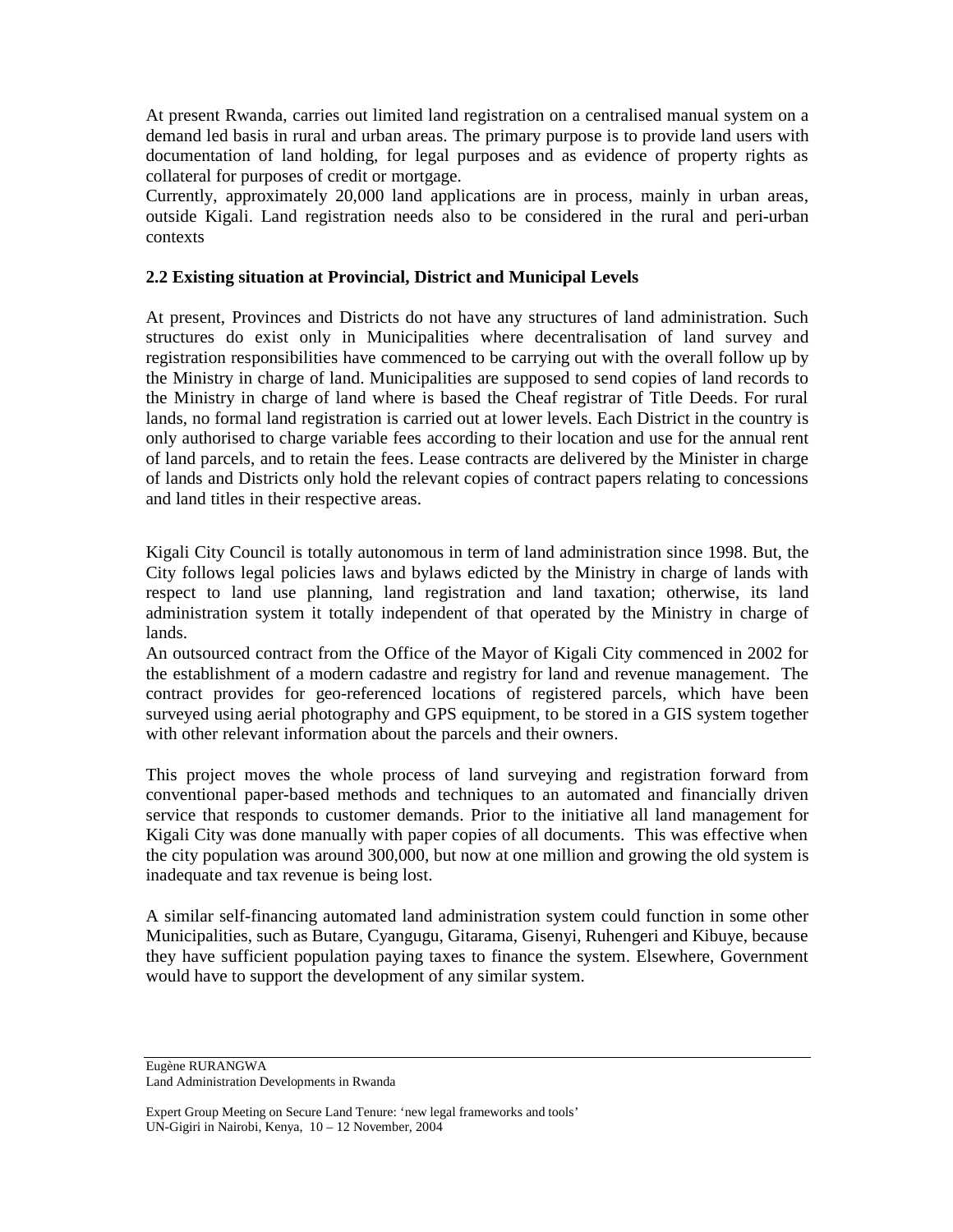## **3. NEW AND INNOVATIVE APPROACHES**

#### **3.1 Policy approach**

As stated by the National Land Policy of Rwanda, appropriate land administration system would made distinction between urban land and rural land and would made a clear separation of State public lands, State private lands and other private lands owned by moral or physical persons.

The separation of land into two categories '*urban and rural land*' should be based on the function, allocation, and location of land. The definition of urban land is done by a specific law and by the existence of a general plan for the development and allocation of land.

Urban land can be:

- Urban districts defined as such by the law
- Outskirts of urban districts whose surface area and extent are properly defined
- Development poles identified in the framework of territorial development and of general and regional plans of land allocation
- Grouped settlements created in the framework of the grouped settlement policy

Rural land constitutes the remaining land, outside of urban districts, which are for the most part occupied by agriculture, forestry, and livestock rearing, including lands that support lakes and rivers as well as protected natural reserves.

The following shall be classified as the state's public lands:

- Land that supports lakes and rivers
- The national roads and feeder roads
- Land that hosts public monuments, genocide memorial sites and cemeteries
- Natural reserves and national parks
- Marshlands classified among natural reserves
- Green spaces
- Touristic sites
- Public District's lands

The following shall be classified as the state's private lands:

- Exploitable marshlands
- Private District's lands
- Vacant lands
- Lands exploited by state institutions (schools, hospitals, research institutions, military domains, Ministrie's domains, Parastatal's domains etc..)

Eugène RURANGWA Land Administration Developments in Rwanda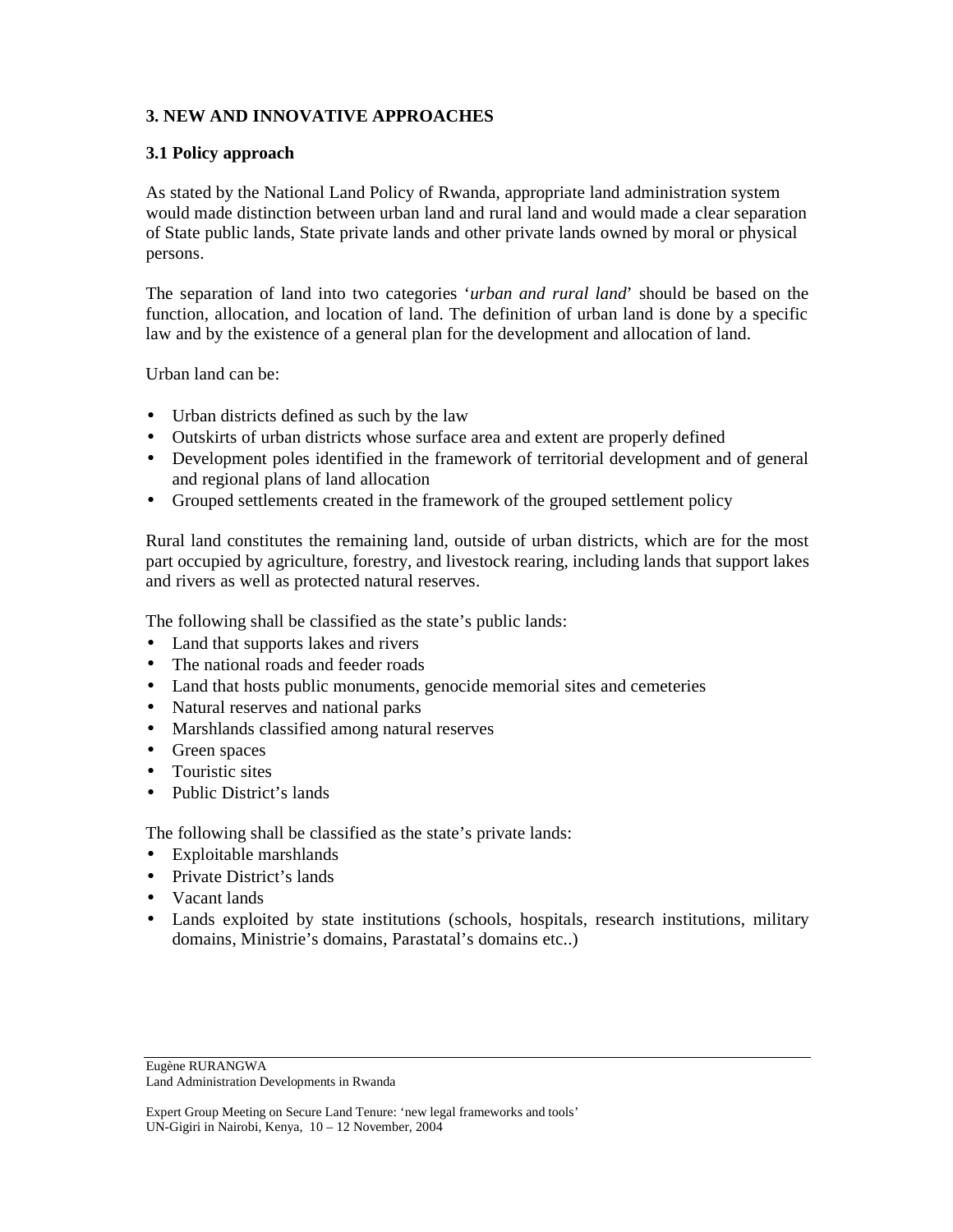### **3.2 Strategic approach**

#### 3.2.1 Land administration at national level

Land administration at national level will be operated trough the creation of the " *Land Centre*"

The purpose of the establishment of a Land Centre is to be the engine of land administration and land use management in Rwanda.

The Land Centre will provide technical and administrative support to the National Land Commission. This will include the important role of archiving information on land conflicts and adjudication.

It will Maintain the National Land Register as a spatial database of land registration information for both the national and local land registration systems. The Land Centre will not register land itself, as that activity will be progressively decentralised. Districts and municipalities will transfer or provide access to key registration information to the National Land Register. This information will provide the basis for a national overview of land allocation. A national land register is necessary to monitor land registration activities throughout the country, provide information on trends and safeguard against undesirable appropriations. The National Land Commission will receive regular updates on the status of the National Land Register and determine appropriate actions as necessary. During the transition period, National Land Register staff will support and provide training for decentralised land registration.

The Land Centre will ensure the national co-ordination of spatial planning information. Te centre will be responsible for the identification and collection of spatial information from all sectors. These will concern programmes and projects for land and natural resource development and management, and in particular those that involve irreversible changes in land use. Procedures will be developed to make this information available to key actors in order to inform a process of co-ordinated spatial development planning. Although not itself a planning agency, the land centre will have a key role of enabling master planning, which is co-ordinated spatial development planning at national and provincial levels. It will also facilitate land use planning at district level and below.

The Land Centre will re-establish and maintain the national geodetic control system :

The Land Centre will provide an essential basis for accurate mapping of land parcels, will play the role of *Archiving the national map and aerial photography collection*  The Land Centre will maintain a national reference collection and catalogue of land information. This will include copies or electronic access to maps, digital data and air photograph flight diagrams, negatives and digital copies, as appropriate. These will include information currently held by National University of Rwanda, the Ministry of Infrastructure, the Ministry of Agriculture and Animal Resources, the Ministry of Lands as well as Districts and Municipalities.

Eugène RURANGWA Land Administration Developments in Rwanda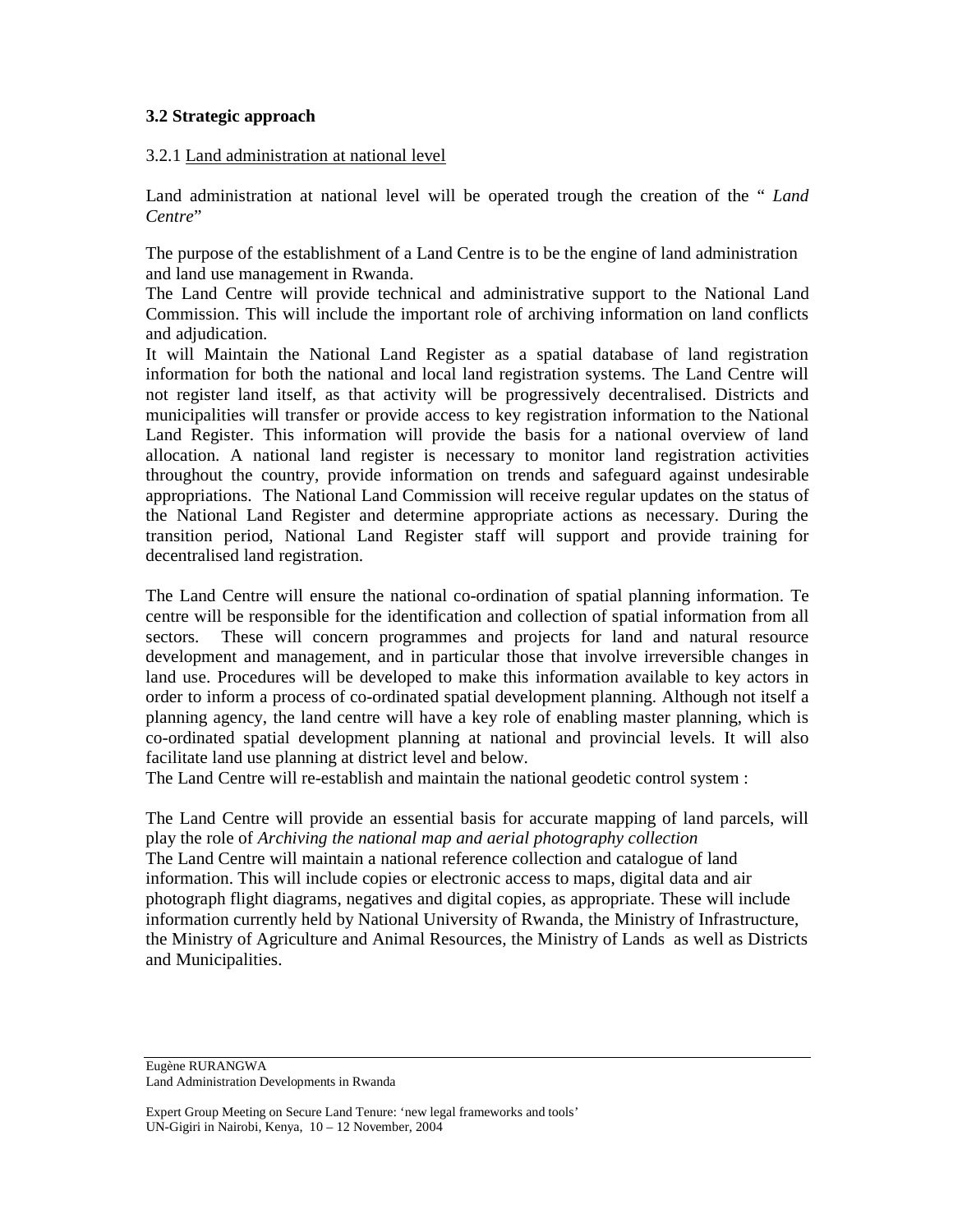As photomaps will be a basic input to participatory planning and local land registration. The Land Centre will be responsible for specifying and commissioning aerial photography, its rectification and the production of photomap products.

*Providing a customer point for map and digital data purchase, survey, topographical and photogrammetric services* 

The Land Centre will actively market products and services to the private and public sectors. Charges will be made on a cost recovery basis. Arrangements concerning copyright and intellectual property rights will need to be agreed.

The Land Centre will promote information sharing and use of compatible data exchange formats wherever possible. This is particularly relevant as different sectors increasingly invest in spatial data management. The Land Centre may host events, and develop a website and newsletter to promote co-operation between the various sectors. The Centre will establish linkages to land and related policy research undertaken at the University of Rwanda and other institutions

Over the transition period the Land Centre will be responsible for training and providing support to decentralised activities such as district level land registration. It will also be responsible for the training and support of the decentralised participatory planning teams.

The Land Centre will be responsible for designing systems for the timely, secure collection, transfer, storage and management of spatial data. Land registration information generated at district level will form a large part of these data.

Support will be provided by the Land Centre in demarcating, maintaining and protecting international border control survey beacons around the country.

The proposed structure of the Land Centre reflects the roles and responsibilities that can be clustered into four technical Units and one support unit as follow:

- National Land Registry Unit
- Spatial Services Unit
- Spatial Co-ordination Unit
- Training and Decentralisation Unit.
- Support unit

*The National Land Registry Unit* will be responsible for maintaining the National Land Register. *The Spatial Services Unit* will be responsible for geodesy, mapping and spatial data management. The name Spatial Services emphasises the provision of services to a range of users on a cost recovery basis. *The Spatial Co-ordination Unit* will be responsible for the collection and co-ordination of spatial development information. *The Training and Decentralisation Unit* will be responsible for training the participatory planning teams and supporting the decentralisation of services. *The Support Unit* will provide support to the Centre's administration, management of human resources, finances, procurement, logistics, security and maintenance of equipment.

Eugène RURANGWA Land Administration Developments in Rwanda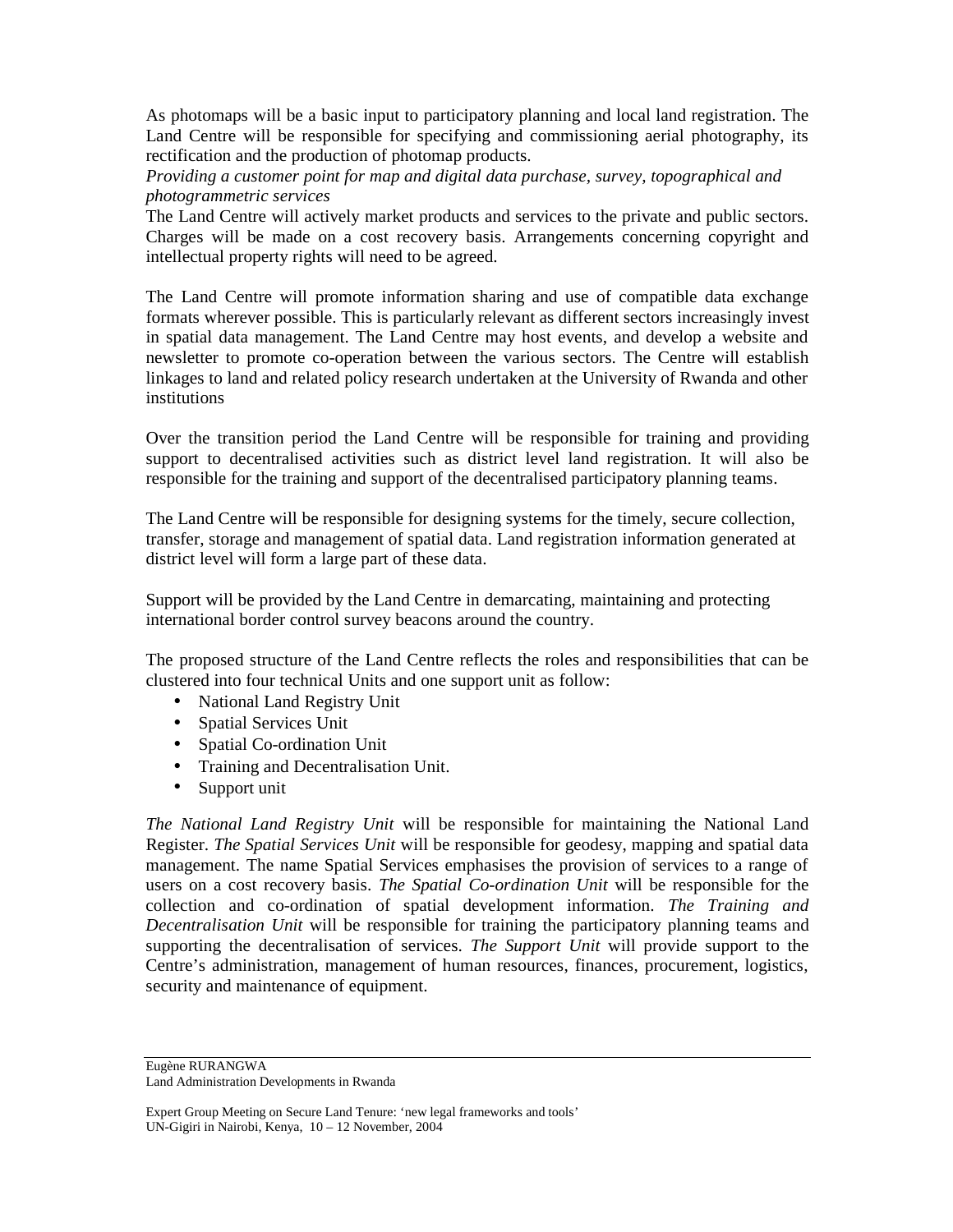The proposed organisational structure to accommodate these roles of the Land Centre is shown in Figure 1.

#### *Figure 1:*

*Land Centre Structural Organisation* 



#### 3.2.2 Land administration at local level

Local land registration will strengthen the rights of rural and peri-urban land users by a registration system sufficiently flexible to accommodate the immediate and longer-term demands being placed on it. At the same time it will provide the foundation for national land registration to be carried out and title deeds to be issued of known parcels of land where the demand exists. The approach meets the needs of Government, which envisages a system that will facilitate the granting and registration of land ownership of specific parcels, and which focuses on poverty alleviation.

Considering land registration as a tool for providing security of tenure to individual occupiers of a land parcels and as an economic investment, a land office will be established in each district. This land office will be responsable of land use planning, land surveying, land registration and land titles delivery. It also has the role of keeping and disseminating data.

Eugène RURANGWA Land Administration Developments in Rwanda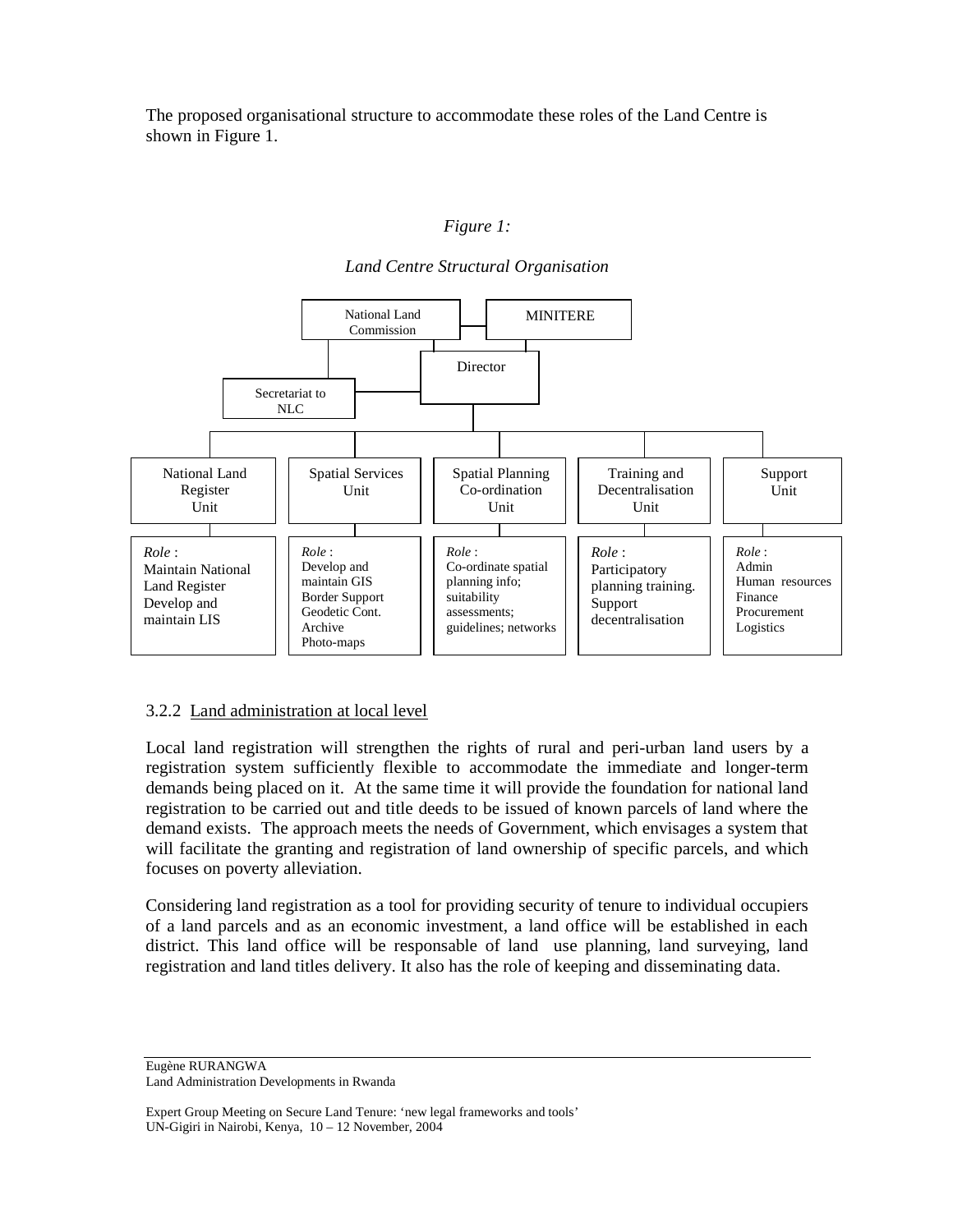In practice, the process will follow these stapes:

- a. All individual parcels of land should be available for registration, without consideration of the minimum size of area.
- b. Registration should proceed in two phases, starting in the first phase with a collective registration of Cells, based on photo mapping methods.
- c. The cost of taking air photos will be supported by the government, with financial assistance from the international community. The collective registration of Cells using photomaps has the added advantage of providing a wealth of basic administrative information. In the next phase individual parcels will be identified and individually registered.
- d. Two technical staff will be provided to each District to build the capacity there in land registration and land use planning.
- e. It is essential that the local community participates closely through all the stages of land registration, supported by NGOs and civil society which work closely with the communities. The Ubudehe approach will serve as a model of participation.

Appropriate strategies will be used for the registration of squatter developments in peri-urban areas, in which the main inhabitants are poor people, and lessons will be learned from the experience of Kigali City.

To enable socially inclusive local level land use planning and secure land rights for the poor in an integrated way.

In order to achieve this, the proposal aims to develop decentralised capacity for:

a) participatory spatial planning capability which promotes sustainable resource management and,

b) local land rights documentation as a basis for land title registration.

In practice, participatory planning and local land registration are operationally integrated and supported by the necessary technical capacity and planning, mapping and land information tools.

Community mapping will be used at Sector and Cell levels using established techniques based on high resolution / large scale photomaps. These will incorporate the overall boundaries and main topographical, infrastructure, settlement, land use and land classification features of the Cell. These will be mapped at scales between 1:5,000 and 1:2,500.

At the same time an inventory of land holding households will be compiled with land holdings broadly described and authenticated by group discussion. This is the first stage in documenting and registering land rights and will serve as a development-planning tool for a wide range of other purposes. These records and photomaps will be held at Cell, Sector and District level.

Eugène RURANGWA Land Administration Developments in Rwanda

Expert Group Meeting on Secure Land Tenure: 'new legal frameworks and tools' UN-Gigiri in Nairobi, Kenya, 10 – 12 November, 2004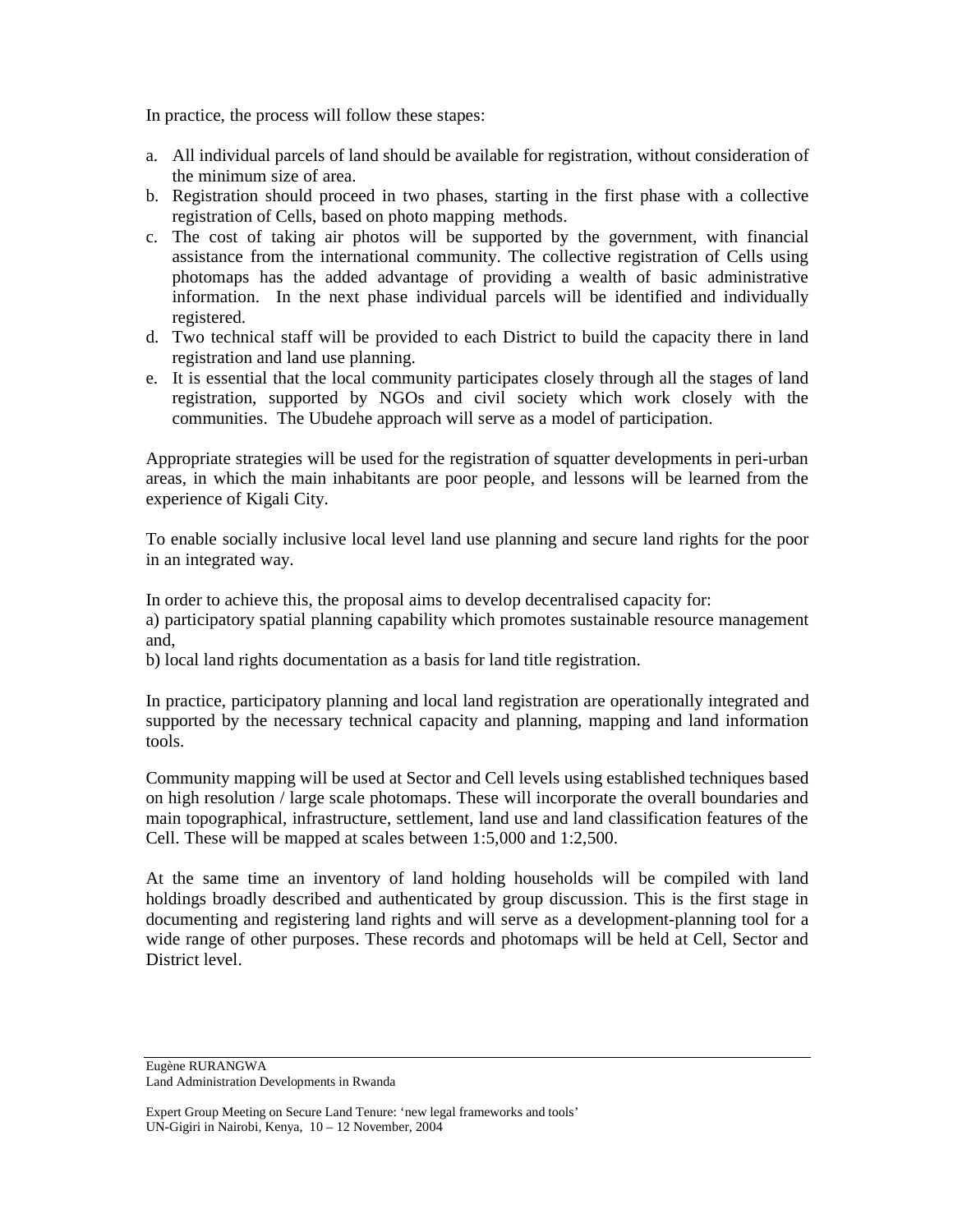*Fig 2 : An example of community mapping and land use planning at local level* 



*Photo by Peter Brinn, DFID/NRI study,2004* 

In urban areas and all others where there are commercial incentives, formal titles to individual land parcels will be registered following enacted legislation with demarcated boundaries. The cadastral project now operational in Kigali City supervised by GEOMAP a Kenyan Company specialised in cadastre, mapping and land information systems, may be taken as a model of a demand-driven self-financing land register that utilises automated methods to capture and output land information.

## **4. Institutional Arrangements**

Effective institutional arrangements will underpin the delivery of the expected outputs. However, a balance must be found between the need for institutional investment and concerns over recurrent costs. Where possible new roles and responsibilities should be incorporated into existing structures. Where this is not possible new structures should be as designed as efficiently as possible.

The key central institutional innovation will be the National Land Commission, as provided in the land policy. This will broaden the constituency of responsibility for guiding the

implementation of the Land Policy not only across Government, but also by incorporating the perspective and experience of the private sector, civil society and the academic community.

The establishment of Provincial and District Land Commissions should build on previous and existing structures, under guiding principles of representation, accountability and

transparency.

Eugène RURANGWA Land Administration Developments in Rwanda